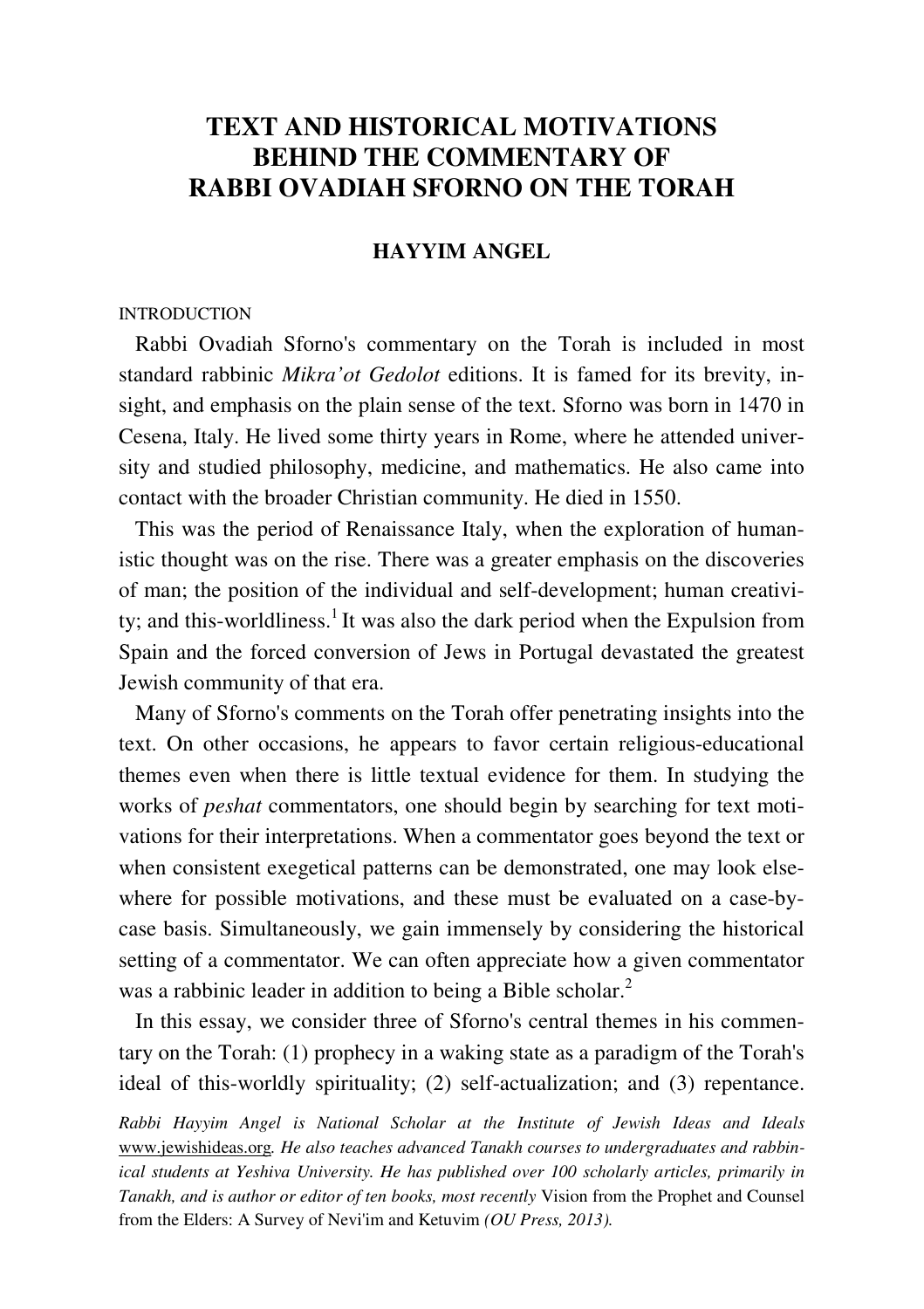While Sforno did not invent these concepts, he appeals to them in many circumstances when the biblical text does not require him to. We will evaluate which comments are fair text interpretations, and which appear to have been motivated by Sforno's overarching educational agenda and historical setting. Sforno's strong emphasis on this-worldly spirituality and self-actualization appears to combine text analysis with the influence of his living in Renaissance Italy. His teaching repentance in many stories where it is not evident may have been partially a response to the Jewish crisis of post-Expulsion Spain, or more generally to the Jewish Diaspora. As a general caveat, it is unclear whether an interpreter consciously knew he was deviating from the plain sense of the text or not. The fact that a certain text may clearly suggest something different does not mean that Sforno thought the same way. That being said, several perceptible trends appear in Sforno's commentary, to be discussed presently.

#### PROPHECY IN A WAKING STATE

 The Torah does not promote other-worldliness but rather an embracing of this world and a life of holiness. Sforno appeals to Moses' prophecy as a spiritual ideal (see, e.g., his comments on Ex. 33:11, *The Lord would speak to Moses face to face, as one man speaks to another*), and develops facets of this idea throughout his commentary.

 The Torah establishes that Moses' prophetic level was above that of all other prophets (Ex. 33:11, Num. 12:6-8, Deut. 34:10). Among other features, Moses received divine communiqués while in a waking state. Commenting on Exodus 19:9, Sforno suggests that the purpose of the Revelation at Sinai was for the nation to experience this exalted state for a brief moment, so that they could trust Moses in the future when he stated that he prophesied while in a waking state. This interpretation does not appear consistent with the text, as the Torah repeatedly indicates that ideally the Israelites would continue to receive prophecy, were it not for the fact they were terrified by God's Revelation and demanded that Moses serve as their intermediary (Ex. 20:15- 18; Deut. 5:19-24; 18:15-18).

 Elsewhere in his commentary, Sforno argues that the Golden Calf permanently damaged Israel's ideal spiritual level (e.g., Ex. 24:18; Lev. 11:2). As a consequence of this sin, later prophets did not prophesy in the waking state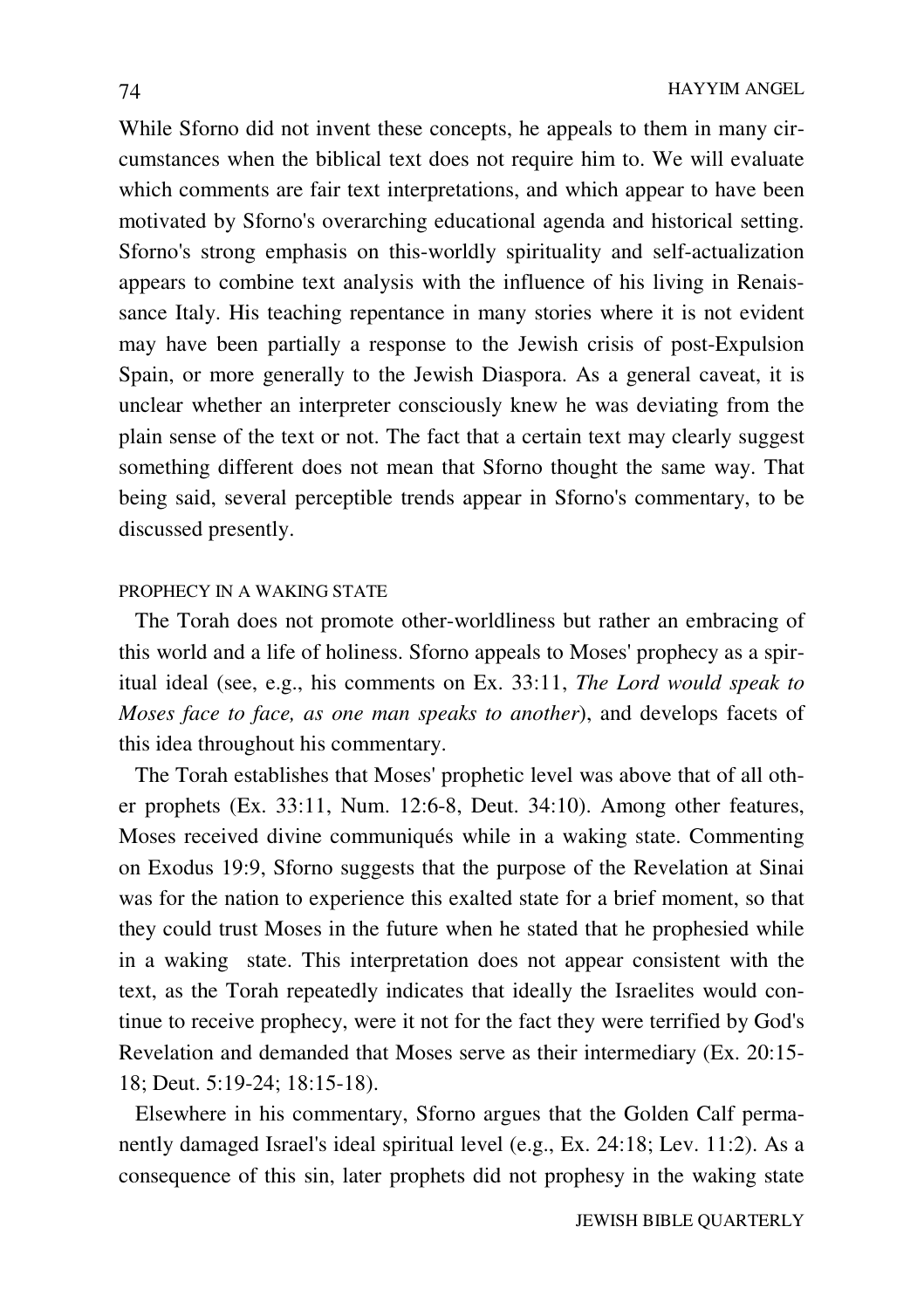attained by Moses. This comment is also difficult to support from the text. It appears that Moses' prophecy was *sui generis* and had nothing to do with its occurring prior to the Golden Calf. Moses continued to prophesy at his unique level even after the Calf. Finally, God insists that Moses' prophecy stood apart from that of Aaron and Miriam, suggesting that it was the quality of Moses' prophecy, not when he prophesied, that was decisive (Num. 12:6- 8). Once again, Sforno is developing a theme that has its basis in the Torah but also goes beyond the evidence on several occasions.

 Another striking interpretation pertains to a different aspect of the Revelation at Sinai: *Then Moses and Aaron, Nadab and Abihu, and seventy elders of Israel ascended; and they saw the God of Israel: under His feet there was the likeness of a pavement of sapphire, like the very sky for purity. Yet He did not raise His hand against the leaders of the Israelites; they beheld God, and they ate and drank* (Ex. 24:9-11).

 Many commentators understand that the reference to God's not raising His hand against the leaders means that God did not strike them for doing something inappropriate – perhaps "seeing" God, or eating during this exalted moment. Sforno, in contrast, interprets the passage in a positive sense: God did not intervene to suspend their conscious state during the Revelation, and allowed them to prophesy while in a waking state. The elders therefore ate and drank to celebrate this higher level of prophecy.<sup>3</sup>

 To summarize, Moses' superior prophecy is explicit in the Torah. Sforno appeals to this ideal of prophecy in a waking state to explain an ambiguous passage during the Revelation (Ex. 24:9-11), and goes beyond the textual evidence regarding Israel's receiving revelation at Sinai and in explaining the Golden Calf as the root cause for the decline in Israel's prophecy following Moses. It is evident that Sforno wanted to impart this notion of spirituality to his readers whenever possible. Perhaps his living in Renaissance Italy also influenced his desire to emphasize the Torah's ideal of this-worldly spirituality.

### SELF-ACTUALIZATION

 Sforno takes special interest in people actualizing their potential as creations in the image of God, and develops this theme from the beginning of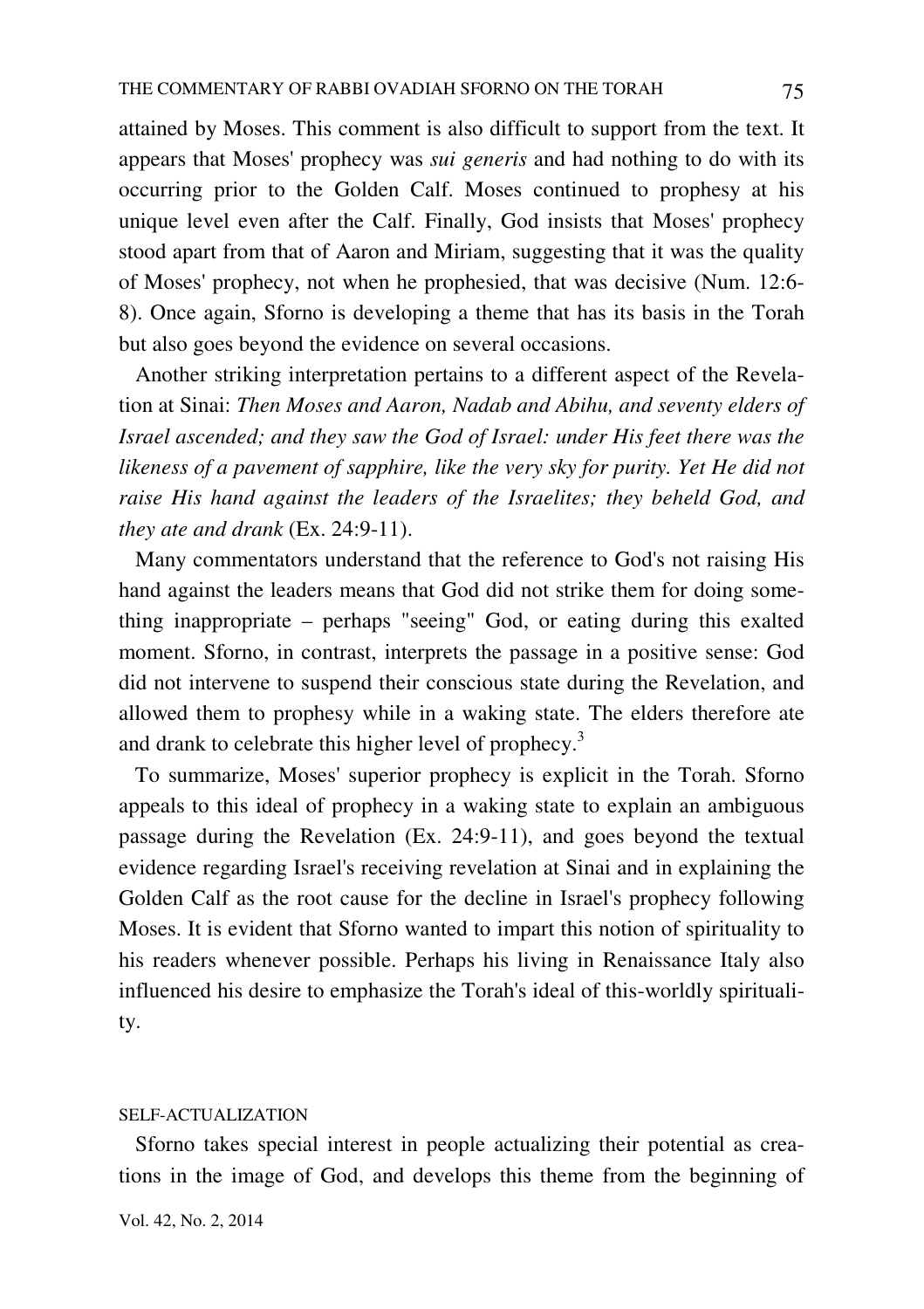Genesis. The Creation narratives in the first two chapters of Genesis appear to have several contradictions. These include (1) the order of certain creations—plants, animals, people in chapter 1, and man, plants, animals, and woman in chapter 2; and (2) man and woman being created together in chapter 1 versus man being created first in chapter 2.

 Many classical commentators, including Rashi, Rashbam, Ibn Ezra, and Radak, explain the second chapter as a detailing of the first chapter. Chapter 2, then, occurs during the sixth day of creation. These commentators employ various strategies for reconciling the discrepancies in the order of the creation.

 Adopting an elitist approach, Rambam and Ramban insist that the text contains the esoteric secrets of Creation and should therefore not be understood literally. Ramban (on Gen. 1:1) states that the Creation narratives are beyond our ken. As for the mysteries of the Creation, he adds (on 1:6) that it is forbidden for those who know them to reveal them to others. Similarly, Rambam maintains that the true meaning of Creation should be withheld from those ignorant of metaphysics (*Guide* II:29).

 Unlike his predecessors, Sforno (on 2:4) submits that, in chapter 1, God created only potential. Nothing became actualized until chapter 2 and the advent of man. Consequently, the two chapters do not conflict at all. Rather, chapter 2 chronologically follows chapter 1. Sforno's view is most striking in his explanation (on 2:8) that man was placed in Eden in chapter 2 in order to actualize the divine image potential with which he was created in chapter 1. Despite the fact that chapter 1 appears to describe a physical creation, Sforno insists that God's creation revolves around the fulfillment of potential. So, too, humanity is charged with fulfilling its potential.<sup>4</sup>

 In his introduction to Genesis, Sforno convincingly argues that the theme of the Chosen People is central to the book. All the descendants of Adam and Eve should have served God properly, but after three sins God instead chose Abraham to teach the rest of humanity: "When it was apparent that there was no longer any hope that the human race as a whole would repent, having thwarted the Divine plan on their behalf on two and three different occasions, God then chose a pious man from among the entire species (of man), Abraham and his seed, to attain through them the goal intended by Him from the moment man had been placed on earth . . ."<sup>5</sup>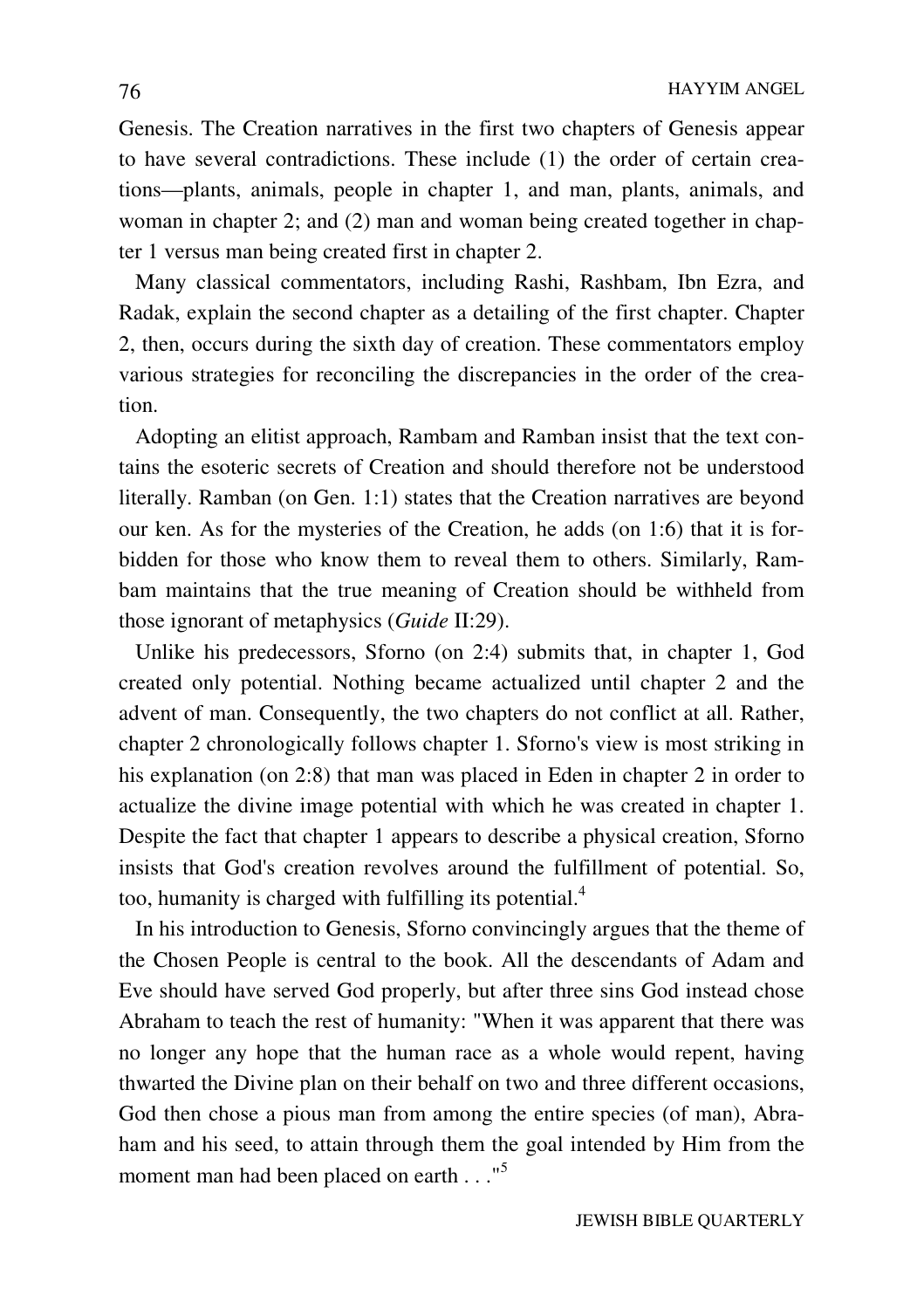Abraham's family went through a selection process that continued until the conclusion of Genesis, when it becomes clear that the descendants of all Jacob's sons would form the Chosen People. This outcome was not God's ideal plan at the time of Creation, but rather a concession to the failings of most of humanity.

 Similarly, God chose Israel to teach humanity how to fulfill their Image of God potential. God stressed this mission immediately preceding the Revelation when God calls Israel *a kingdom of priests and a holy nation* (Ex. 19:6). Sforno comments: "In this fashion you will be the treasure of them all by being a kingdom of priests, to understand and teach the entire human race that all shall call on the Name of Hashem and serve Him with one accord."<sup>6</sup>

 Elsewhere, Sforno exploits an obscure set of details to reinforce the idea that Abraham and his descendants were chosen to teach humanity to pursue their potential. Genesis chapter 5 spans the ten generations from Adam to Noah, and chapter 11 lists the next ten generations from Noah to Abraham. Each narrative follows an internally consistent format:

*When Adam had lived 130 years, he begot a son in his likeness after his image, and he named him Seth. After the birth of Seth, Adam lived 800 years and begot sons and daughters. All the days that Adam lived came to 930 years; then he died* (Gen. 5:3-5).

*This is the line of Shem. Shem was 100 years old when he begot Arpachshad, two years after the Flood. After the birth of Arpachshad, Shem lived 500 years and begot sons and daughters*  (Gen. 11:10-11).

Chapter 5 includes an additional verse for each person, in which the age when the person bore his son is added to the years that person lived afterwards. It also notes that each person died. Chapter 11 does not tally the years, nor does it explicitly mention that each person died.

 Based on the number of years they lived, Sforno observes that all the people from Adam through Noah's father Lemech died prior to the Flood. In contrast, all of the generations from Noah through Terah were still alive when Abraham was born. Sforno submits that this is why the Torah does not say *and he died* in chapter 11. God wanted all the generations to witness the superior righteousness of Abraham. Abraham was committed to teaching his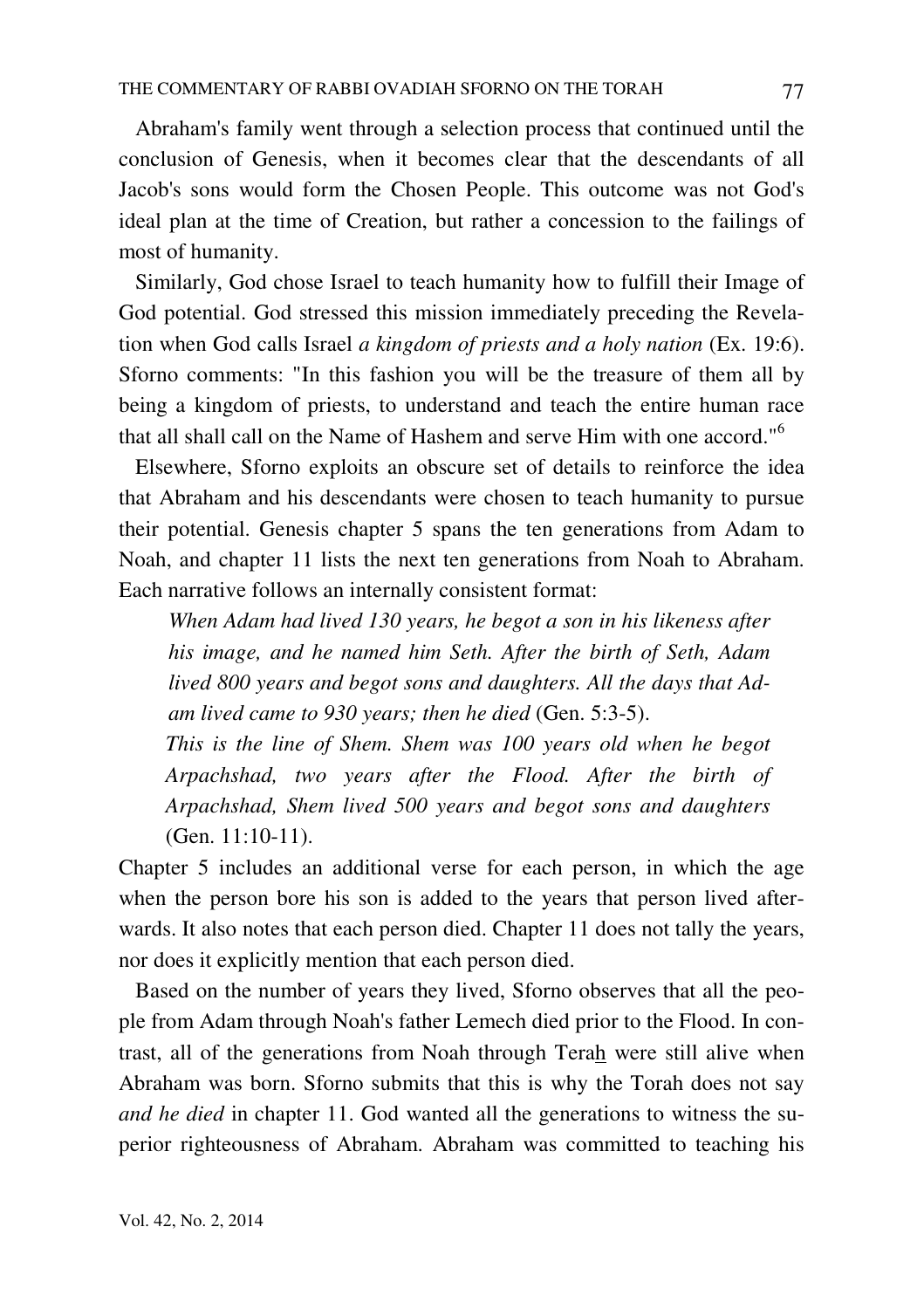household about the ways of God (Gen. 18:17-19), a responsibility nobody had taken until he arrived.

 To summarize, Sforno convincingly identifies the actualization of potential – on the individual and national levels – as a central theme in the Torah. He cogently argues that the Book of Genesis revolves around this theme, and ties in other references in the Torah that likewise teach its importance. Sforno also projects this theme onto details where the text does not point compellingly in that direction, such as his explanation of the creation accounts in Genesis chapters 1-2 and the name lists in Genesis chapters 5 and 11. Once again, perhaps living in Renaissance Italy influenced his desire to emphasize this religious-educational principle of self-actualization even in instances that go beyond the textual evidence.

### **REPENTANCE**

 While repentance is a central tenet of biblical thought, Sforno often projects it onto Torah narratives, even when nothing in the text suggests repentance. In his introduction to Exodus, he asserts that the main theme of the book is sin and repentance. Israel was enslaved because of its sin of idolatry (see Ezek. 20:8-9). A few Israelites repented and this repentance sparked the redemption. Similarly, the Tabernacle was given as a sign of remorse for the Golden Calf.

 These assertions are surprising. God promised Abraham that his descendants would be strangers in a land that was not theirs (Gen. 15:13-16), and there is no clear indication in the Torah that the slavery was a punishment for any sin.<sup>7</sup> Furthermore, while Ezekiel refers to Israelite idolatry while in Egypt, he does not present it as the cause for their slavery. Rather, Ezekiel develops a framework that God wanted to destroy the Israelites while in Egypt, but redeemed them instead. Thus, Sforno's interpretation finds no support in Exodus and his thesis is not supported by the plain sense of the Ezekiel passage he adduces. Finally, it is far from clear in the Torah that Israel's repentance triggered the Exodus. God heard Israel's cry for help from their bondage (Ex. 2:23-25), but that outcry does not necessarily indicate repentance so much as moaning from servitude. Regardless, the primary reasons for God's redeeming the Israelites are His covenant with the Patriarchs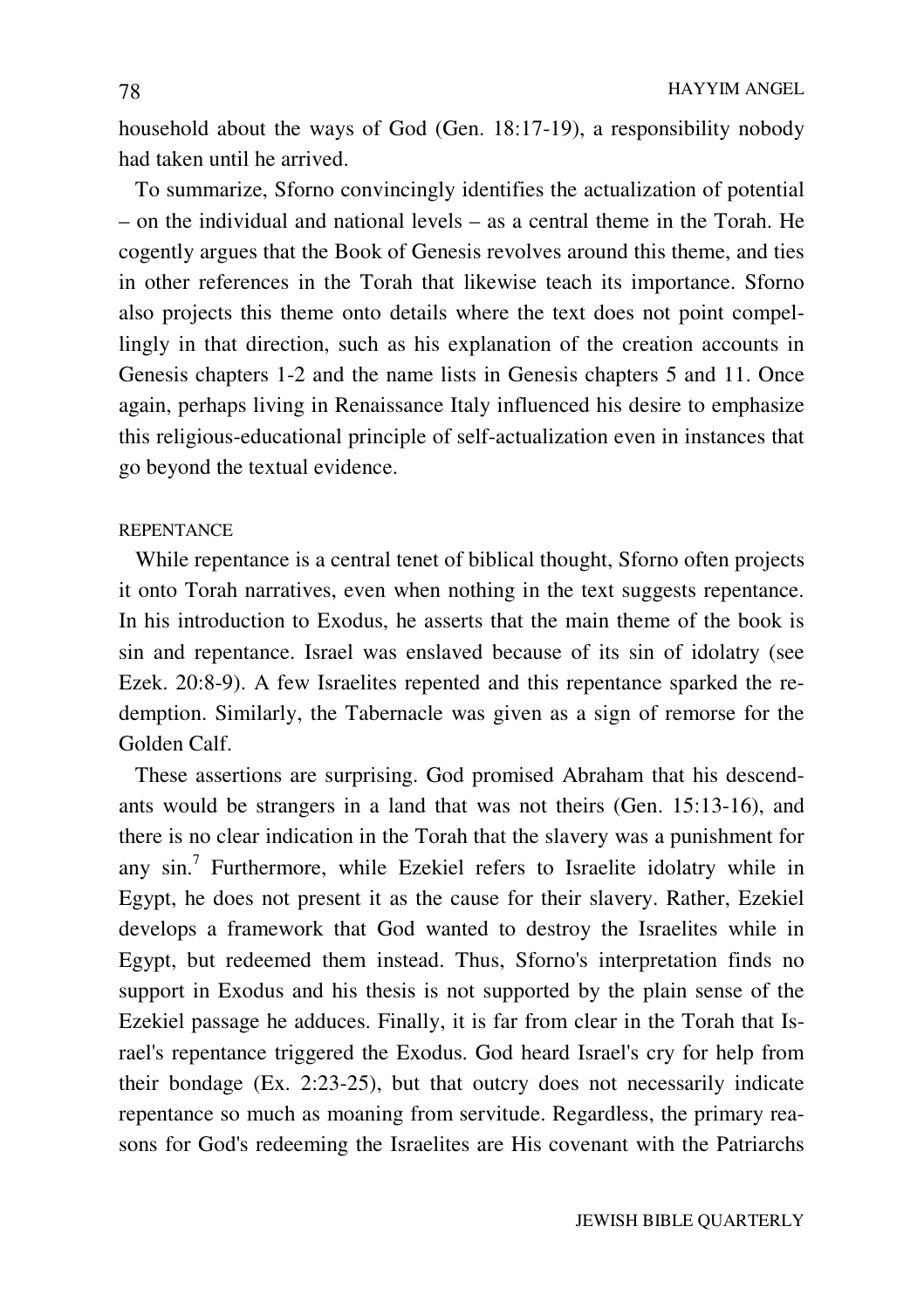and His desire to rescue an oppressed people from slavery (Ex. 3:6-10; 6:2- 5).

 Sforno's claim that the Tabernacle was a result of Israel's repenting of the Golden Calf also is dubious from a text standpoint. The Tabernacle could have been given as an ideal, as per Ramban's interpretation that its purpose was to enable the Israelites to relive Sinai every day. There is also little sign of the people's repentance after the Calf. Moses' intervention on their behalf lies at the center of Israel's atonement.<sup>8</sup>

 To summarize, Sforno's central principle for understanding Exodus does not appear evident in the text. To explain this anomalous thesis, we may appeal to Sforno's historical setting. Perhaps he is speaking to the Jewish community after the Spanish Expulsion or to exiled Jews in general. Sforno's message is that exile is a punishment for sins. It is also noteworthy that Sforno emphasizes that the repentance of a few brought about the Exodus. So, too, he stokes the hope that only a few Jews need to repent now in order to bring about redemption.

 Sforno also introduces repentance elsewhere in the Torah where it does not appear evident in the text. For example, the Torah enumerates several purposes for the plagues, including: (1) to punish the Egyptians (Ex. 4:21-23); (2) to rescue the Israelites  $(3:20; 6:6; 7:4)$ ;  $(3)$  to teach the Egyptians about God (see 4:5,9; 5:2; 7:5,17); (4) to teach the Israelites about God (4:5, 9; 10:2); (5) to demonstrate the worthlessness of the gods of Egypt (12:12); and (6) to build the Israelites' trust in Moses (14:31).

 Despite these text-based reasons, Sforno (e.g., on Ex. 4:23; 7:3-4; 8:12; 9:16) submits that God sent the first nine plagues to give the Egyptians opportunities to repent. Only the plague of the firstborn and the drowning of the Egyptians in the Red Sea should be viewed as retribution and punishment of the Egyptians for enslaving and murdering the Israelites.<sup>9</sup>

 Sforno pursues this novel interpretation when explaining God's hardening of Pharaoh's heart (Ex. 4:21). Rambam (*Hilkhot Teshuvah* 6:1-3) maintains that as a consequence of Pharaoh's immorality, God punished him by actively depriving him of free will. Ramban observes that the first five plagues describe Pharaoh's hardening of his own heart, and the second five depict God actively hardening Pharaoh's heart. He explains that God gave Pharaoh a fair chance to free the Israelites, and then interceded after it became clear that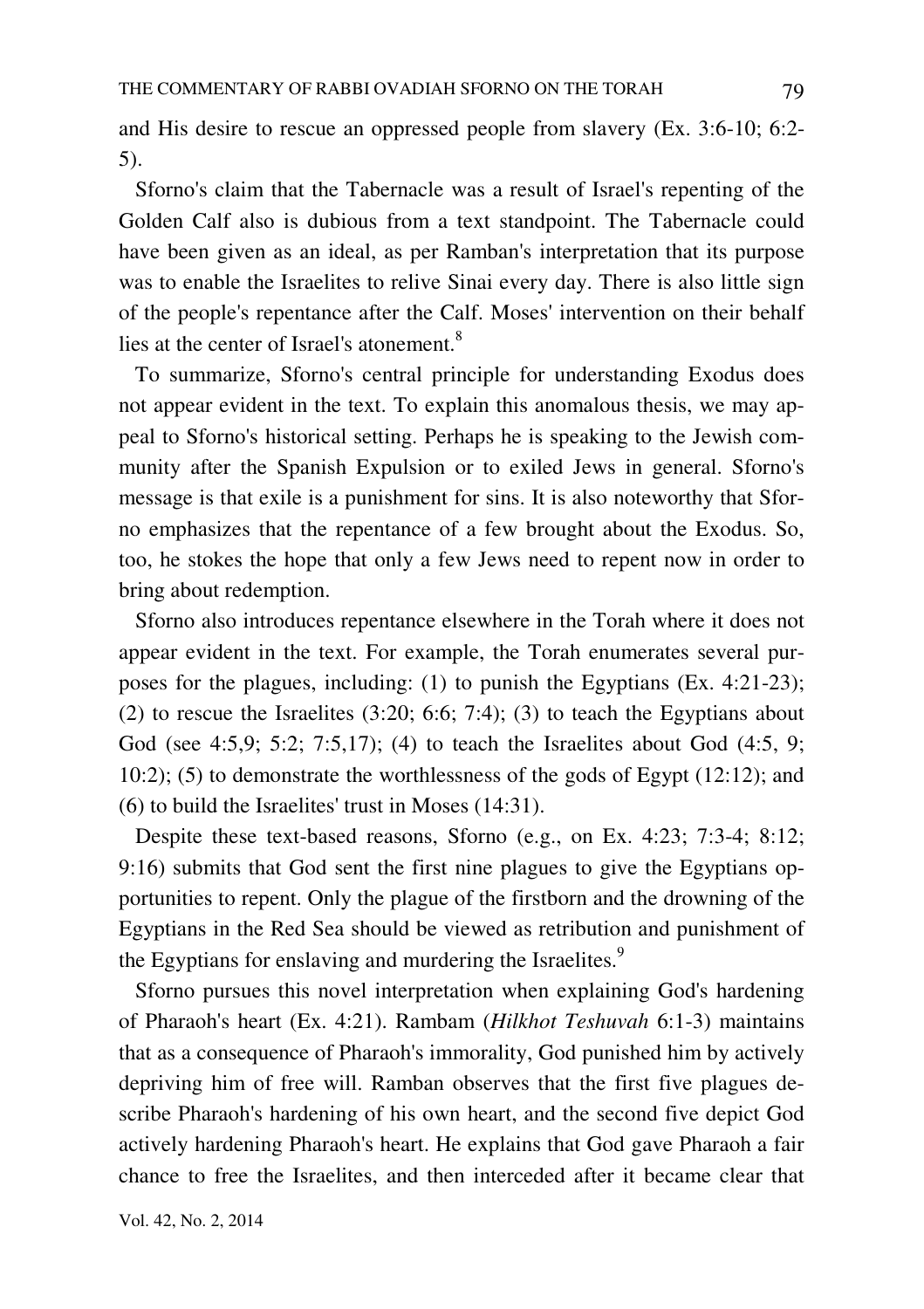Pharaoh would never willingly let the Israelites go. Nineteenth- and twentieth-century interpreters, including Shadal, Cassuto, and Sarna explain that God's hardening of Pharaoh's heart is the biblical way of saying that "Pharaoh was stubborn." In their reading, God did not actively influence Pharaoh's decisions.

 Following R. Saadiah Gaon (*Emunot ve-De'ot* 4:6) and Abrabanel, Sforno maintains that God actively intervened to give Pharaoh a fair opportunity to repent. Had He not hardened Pharaoh's heart, Pharaoh would have let Israel go out of coercion by the plagues. God therefore hardened Pharaoh's heart to the point where he would have the genuine ability to freely choose to let them go.

 To cite two other brief examples where Sforno invokes repentance when it is not evident in the text: On Exodus 32:15, Sforno asks why Moses brought the tablets down from Sinai if God had already informed him that the people were sinning with the Golden Calf. His answer is that Moses hoped that the moment they saw him they would repent. If not, he would shatter the tablets to inspire repentance.

 In Numbers chapter 12, God rebukes Miriam and Aaron for speaking against Moses. God then afflicts Miriam with the skin disease of *tzara'at*: *Still incensed with them, the Lord departed. As the cloud withdrew from the Tent, there was Miriam stricken with snow-white scales!* (Num. 12:9-10). It appears that God's being infuriated with them refers to their original complaints against Moses. However, Sforno explains that after God's rebuke, He paused to give Miriam and Aaron a chance to repent. When they remained silent, God became angry with them and afflicted Miriam with *tzara'at*.

 Of course, the theme of sin-repentance-redemption is biblical. Nonetheless, Sforno's appeal to repentance in many instances where the Torah does not speak about it demonstrates his desire to teach it whenever possible. It could be that Sforno was partly motivated by living in the painful age of expulsion and exile, or that he was referring more generally to the state of exile. In the absence of explicit references to the Spanish Expulsion, it is unclear if Sforno was motivated specifically by that cataclysmic event, or more generally by Diaspora existence. At any rate, Sforno implicitly ascribed exile to sin, and encouraged Jews to repent in the hope of attaining redemption.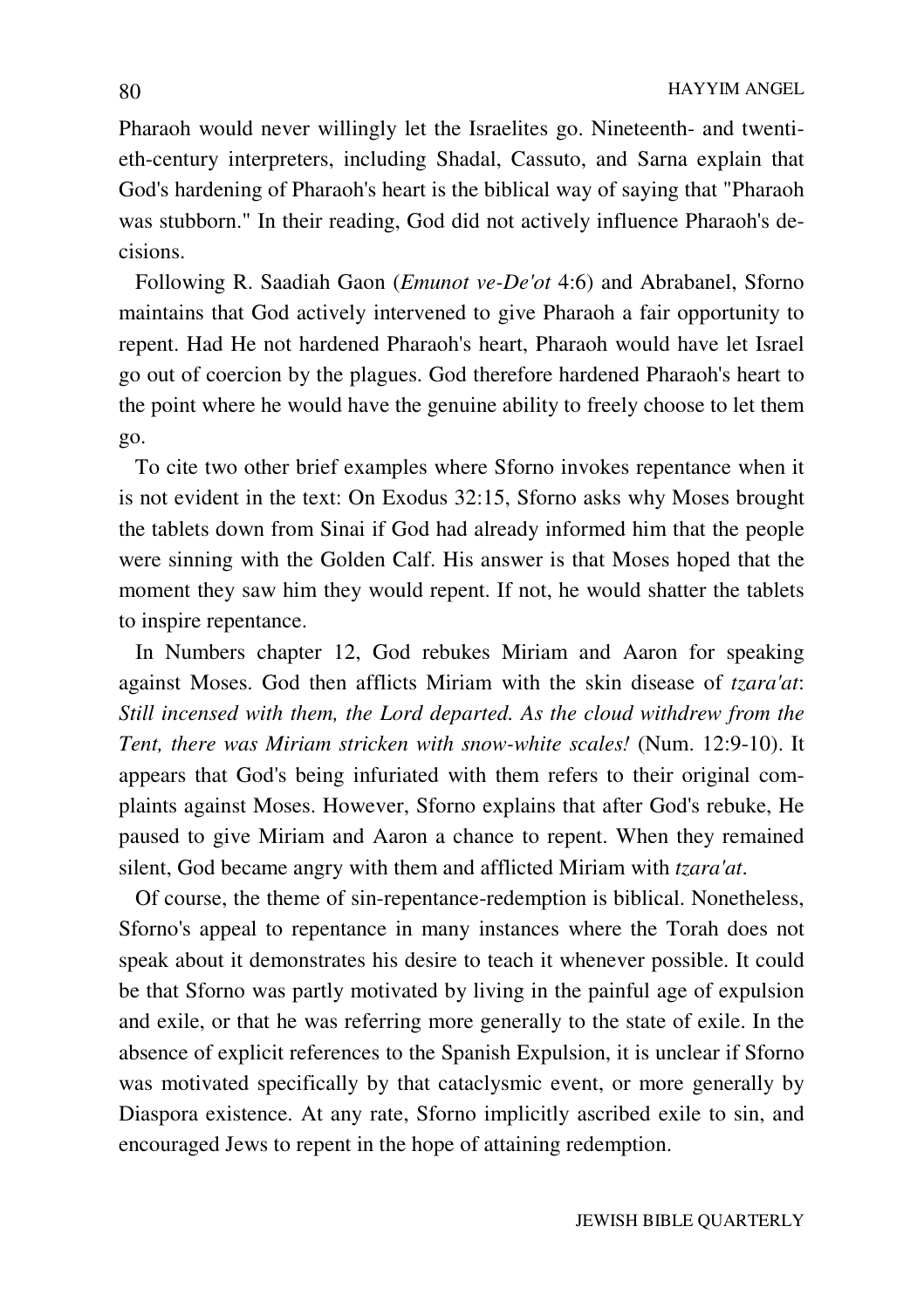#### **CONCLUSION**

 Sforno is committed to teaching that ideal spirituality in the Torah is thisworldly. All individuals should strive to fulfill their image of God potential and Israel's role as the Chosen People is to teach this message to the world. The door is always open to repentance, and the repentance of a few can bring redemption for all.

 Some of Sforno's interpretations have a strong basis in the text of the Torah, whereas others find little or no textual support. In some cases it may be that living in Renaissance Italy and at the time of the Spanish Expulsion, or more generally in exile, influenced his desire to highlight certain themes beyond the textual evidence.

 By evaluating Sforno's comments against the text, we are often enlightened as to the meaning of the Torah. When he consistently deviates from the text itself, we gain a sense of what was important to this great rabbinic scholar living in a sixteenth-century milieu. Where one draws the line between pure textual interpretation and historical circumstances is a matter for debate. However one draws the line between the point where interpretation ends and historical setting begins, we continue to delight in the penetrating and enduring teachings of Rabbi Ovadyah Sforno some 500 years after he wrote his commentary.

#### **NOTES**

1. For a discussion of the significant characteristics of the Renaissance and biblical interpretation during that period, see M. Saebo, "From the Renaissance to the Enlightenment," in *Hebrew Bible/Old Testament: The History of Its Interpretation*, vol. 2: *From the Renaissance to the Enlightenment (1300–1800)*, ed. M. Saebo (Göttingen: Vanderhoeck & Ruprecht, 2008) pp. 21-45; E. Lawee, "Isaac Abarbanel: From Medieval to Renaissance Jewish Biblical Scholarship," in *Hebrew Bible/Old Testament: The History of Its Interpretation*, vol. 2, pp. 190–214. I thank Professor Lawee for reading an earlier draft of this essay and for his comments.

2. H. Angel, review essay: "*Pirkei Nehama: Nehama Leibowitz Memorial Volume*: The Paradox of *Parshanut*: Are Our Eyes on the Text, or on the Commentators?," *Tradition*, 38:4 (Winter 2004) pp. 112-128; reprinted in Angel, *Through an Opaque Lens* (New York: Sephardic Publication Foundation, 2006) pp. 56-76.

3. Sforno was preceded by Abrabanel, who also offered a more favorable interpretation of this passage. For discussion of Abrabanel's interpretation and its implications for his exegetical methodology, see E. Lawee, *Isaac Abarbanel's Stance Toward Tradition: Defense, Dissent, and Dialogue* (New York: SUNY Press, 2001) pp. 59-82.

4. For further discussion of the classical commentators on the discrepancies between Genesis chapters 1-2, see H. Angel, "The Psalmist as an Exegete," *Jewish Thought*, 5:1 (Fall-Winter

Vol. 42, No. 2, 2014